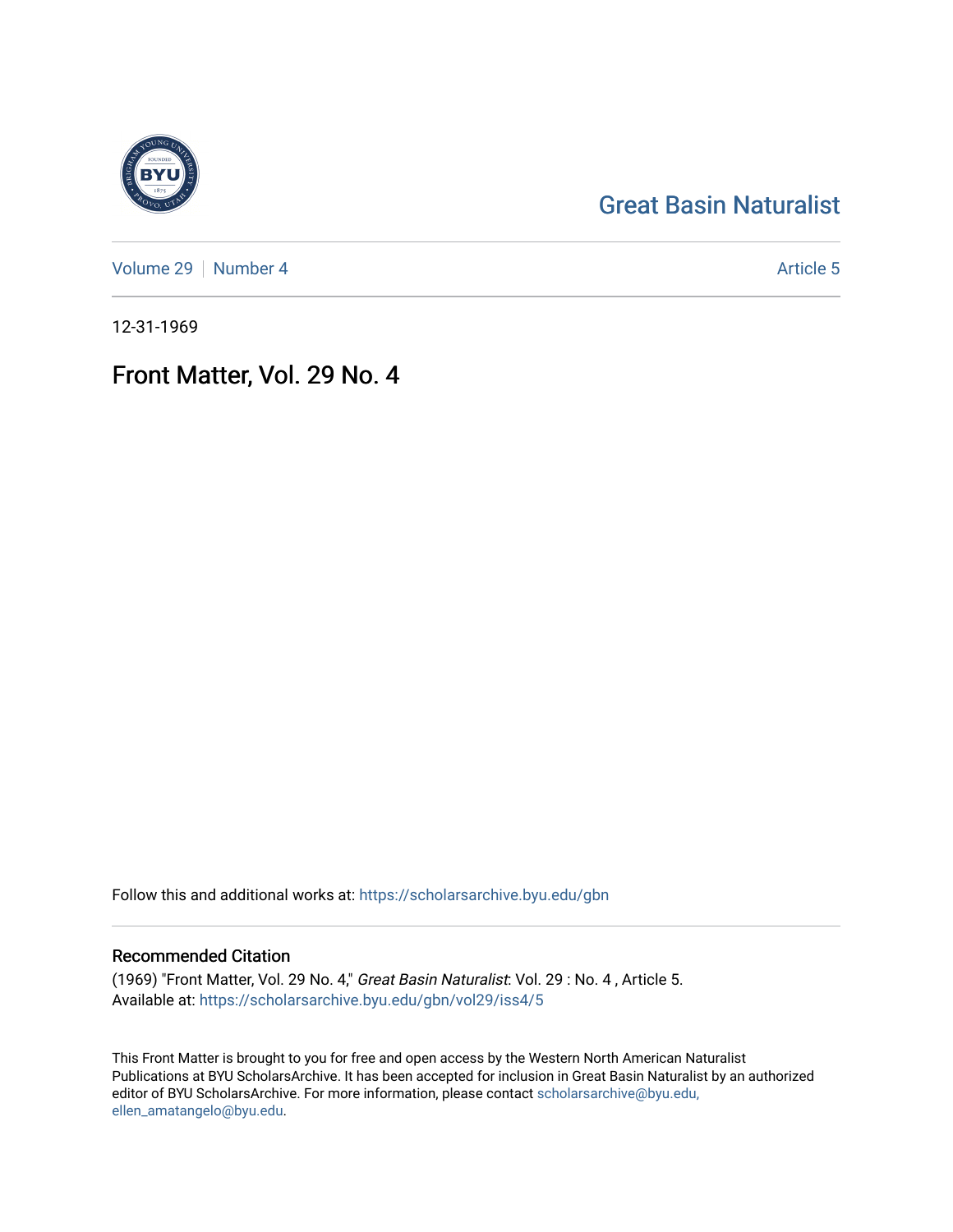Volume XXIX, No. 4 December 31, 1969

> MUS, COMP. ZOOL LIBRARY

> > MAR 1 1971

# **Great Basil** DETURELLST

EL E

**The** 



PUBLISHED BY **BRIGHAM YOUNG UNIVERSITY**